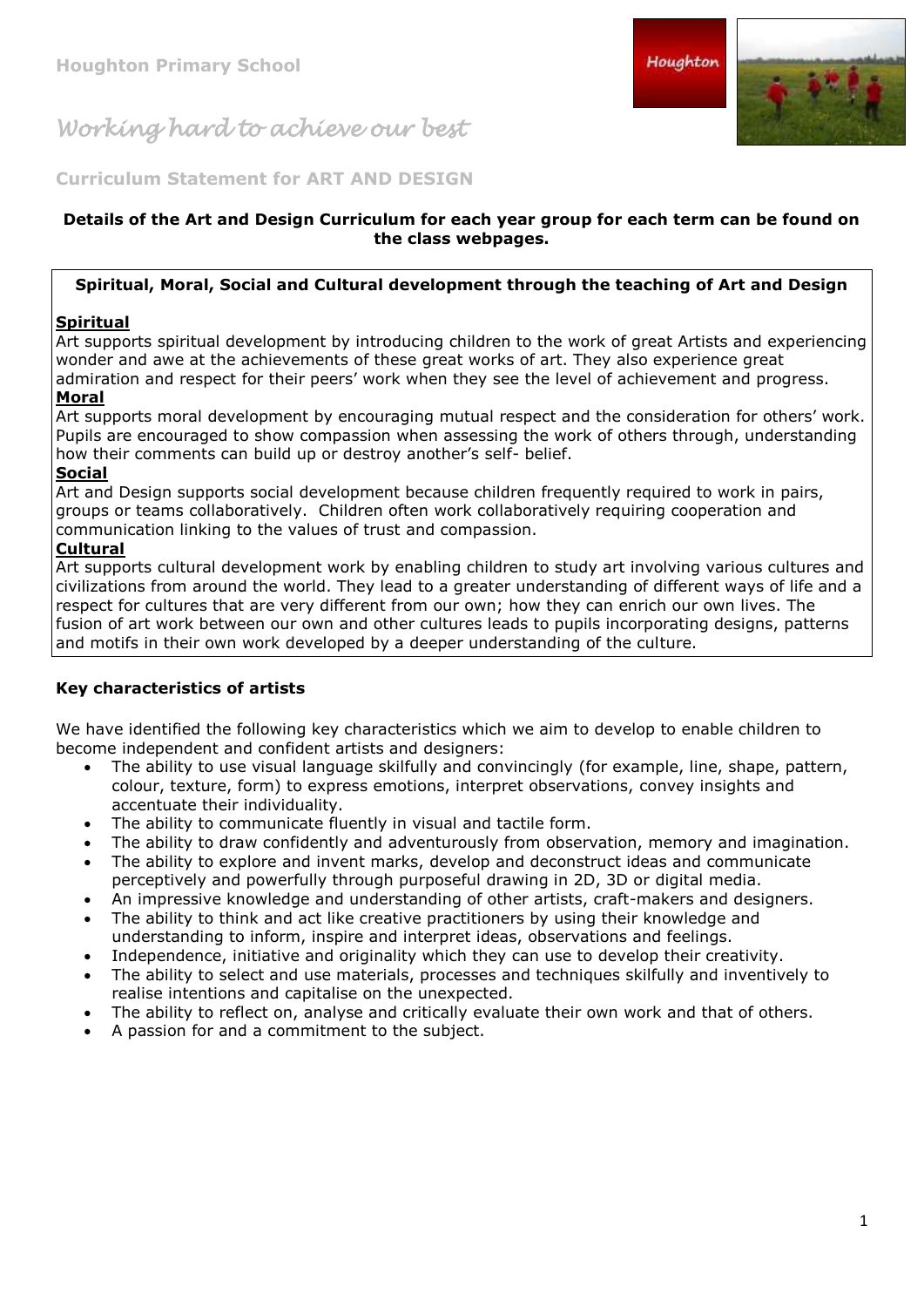**Curriculum Statement for ART AND DESIGN**

# **Our approach to teaching Art and Design at Houghton Primary School**

In order that our learners are enabled to develop the key characteristics of artists and designers we are committed to developing our curriculum to provide as many rich artistic experiences as possible to enable our children to be exposed to wonderful art and design, to be inspired by it and to develop the skills necessary to accomplish similar and original work and to have the confidence and passion to be able to enjoy the experience. We are building opportunities into the curriculum to enable this to happen, working thematically to look for and act upon opportunities to explore different media. We aim to create large group pieces as well as individual work to display and celebrate. As you walk through our school we want you to feel that art is important, valued and celebrated.

## **Opportunities for art and design**

In order to ensure that our children are provided with a range of opportunities to enable them to become co

| confident and independent artists and designers we provide: |                                                                                                      |
|-------------------------------------------------------------|------------------------------------------------------------------------------------------------------|
| <b>Key Stage One</b>                                        | <b>Key Stage Two</b>                                                                                 |
| Opportunities to:                                           | Opportunities to:                                                                                    |
|                                                             | • Use experiences, other subjects across                                                             |
| • Use experiences and ideas as the                          | the curriculum and ideas as inspiration for<br>artwork.<br>• Develop and share ideas in a sketchbook |
| inspiration for artwork.                                    |                                                                                                      |
| • Share ideas using drawing, painting and                   |                                                                                                      |
| sculpture.                                                  | and in finished products.                                                                            |

- Explore a variety of techniques.
- Learn about the work of a range of
- artists, artisans and designers.
- Improve mastery of techniques.
- Learn about the great artists, architects and designers in history





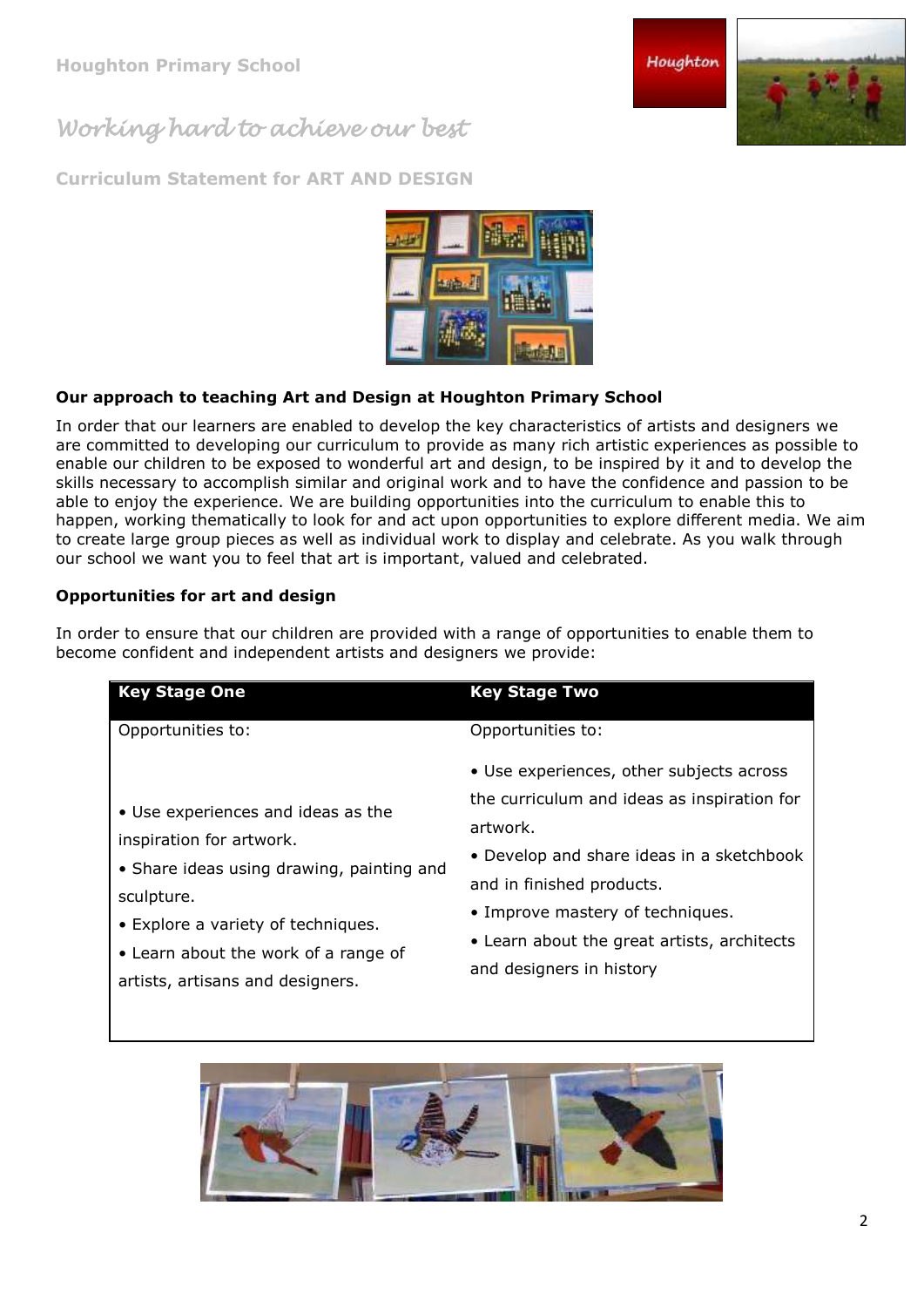**Curriculum Statement for ART AND DESIGN**

## **Key learning objectives for art**

We have identified 3 key learning objectives for art and design:

To develop ideas To master techniques To take inspiration from the greats





Whole class contributions to a work of art.